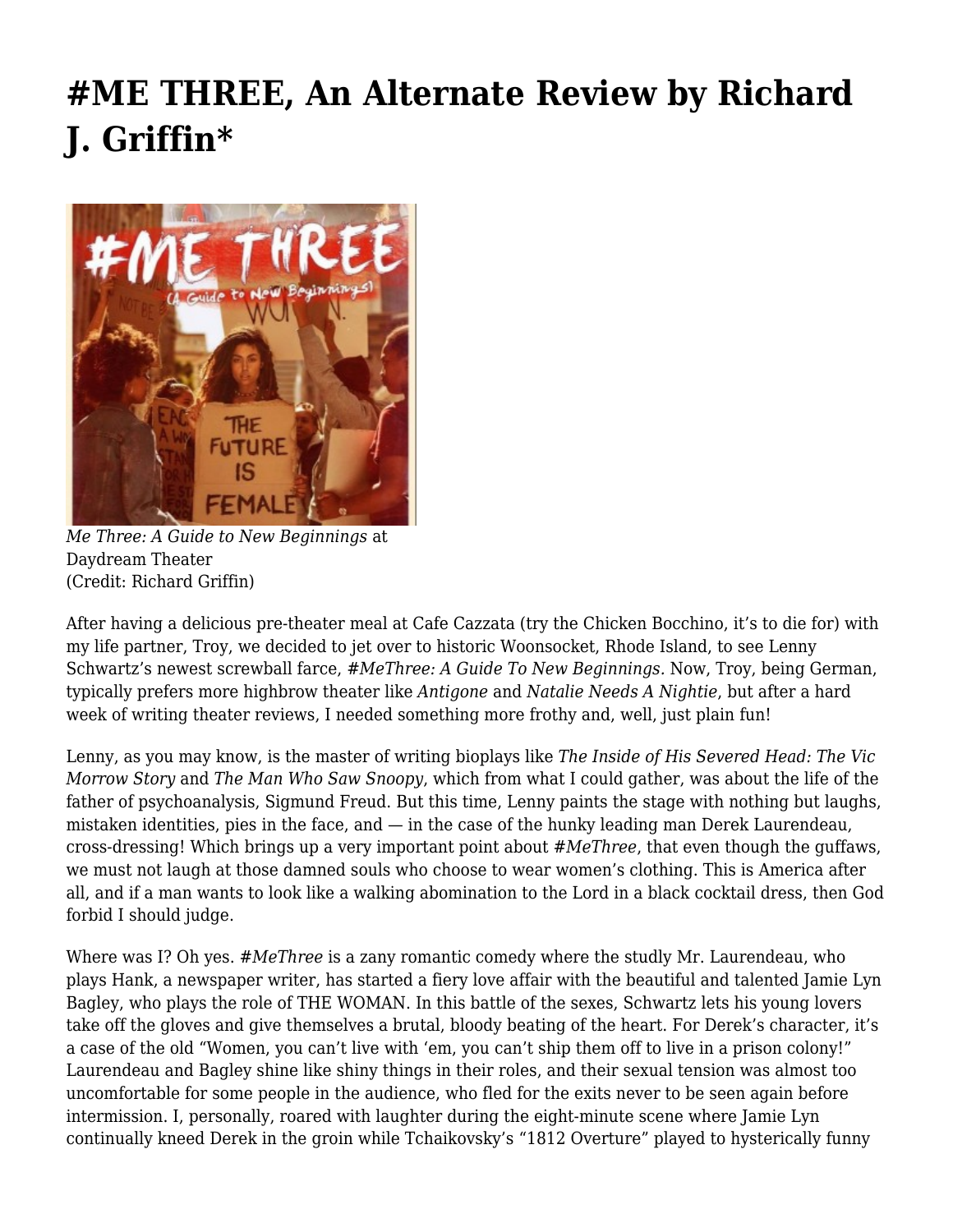## effect!

But nothing is fair in love and community theater, so along comes the evil corporate tycoon, Mr. HOLLYWOOD, who was THE WOMAN's former lover when she worked at Electric Boat. Played with evil aplomb by stage veteran Michael Thurber (you'll all remember when he won that Medal of Valor during the war between The Ocean State Theater Company and The Arctic Playhouse in 2009), he comes in during the second act to break up this love affair! Hank wants things between him and THE WOMAN to be ME TOO, but the evil Mr. HOLLYWOOD wants it to be ME THREE! While Mr. Thurber is at his wicked best here, I thought the 30-minute "Tribute to Liberace" interlude he performed was a bit much for my already taxed bladder.

Act Three is mostly taken up with the arrival of the British Pigeon sisters, with both roles played by Sarah Reed, in her 230th play this year in Rhode Island. She brings a wonderful energy to her scenes, and is a sexy foil to the more laid-back Oscar and the always nervous Felix!

I would like to spend an entire paragraph now talking about Derek Laurendeau. Derek is a fine young actor with luscious pillowy lips who I've seen in dozens of plays in New England over the past few years. He truly knows how to command a scene. His performance shines here, and he exudes a raw, almost primal sexuality. With every line he utters with his masculine, deep voice, you'll quiver with delight! I was only disappointed in one aspect of the show, and that is that Mr. Laurendeau never removed his shoes and socks (even though there were many opportunities to do so), while a spotlight lovingly caresses every hill and valley of his feet. I hope future directors will take note of this criminal oversight.

Dan Martin throws a lot of pies around the stage and screams a lot. Personally, I didn't like his use of four-letter words, and it made me profoundly uncomfortable to have to explain to Troy what a "blumpkin" was.

At one point during the show, during Jamie Lyn's show-stopping performance of "Tomorrow Belongs to Me," someone dressed in a Spiderman costume fell from the catwalk and crashed onto the stage floor. This provided the biggest laugh of the night!

Victoria Paradis is delightful doing her one-woman tribute to Andrew Lloyd Webber's *Starlight Express*, which just happens to be Troy's favorite bit of intellectual theater.

Anastasia LaFrance plays Queen Mary the Second, and I didn't understand her at all. But I've never really understood women … I mean who does?

But what is Lenny Schwartz trying to say with #*MeThree*? What is the message? What is the deeper meaning? Personally, I think Lenny was saying, "Look at me! I'm funny! I'm a funny man making with the slamming doors, and the screaming, and the pies in the face!" Your interpretation may vary, but I highly doubt it. For those of you looking for a night out at the theater — in Woonsocket — you could do a lot worse than #*MeThree*!

*Daydream Theater at the RISE Playhouse presents Lenny Schwartz's #Me Three: A Guide to New Beginnings, through April 27. 142 Clinton St, Woonsocket.*

*\*Richard J. Griffin was born in Westerly, Rhode Island in 1955. He currently lives in the good section of Cranston with his life partner Troy Müller. Together they enjoy growing their prize roses, wine tasting and fighting over who will take the dominant role in the bedroom.*